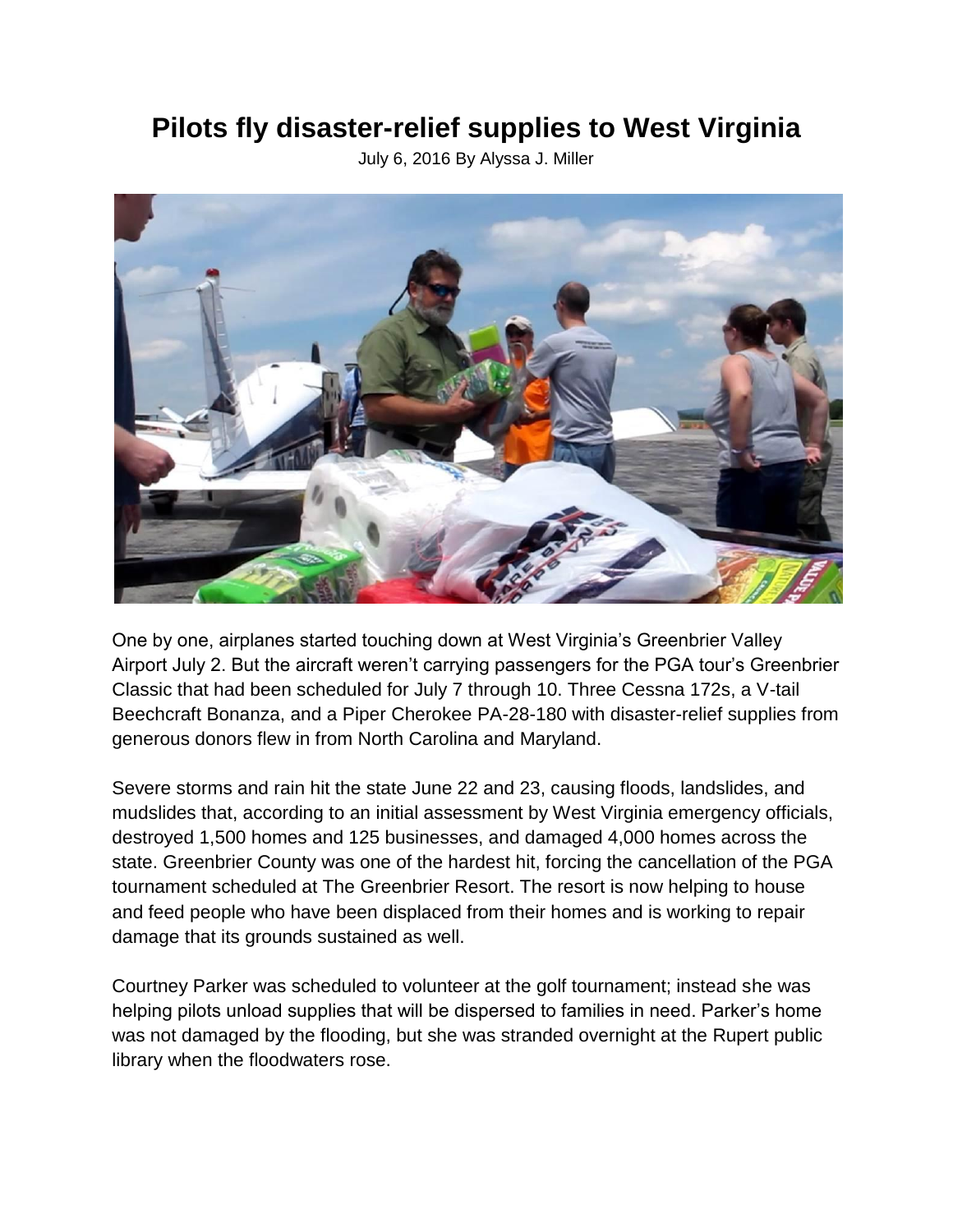"The water was four feet deep. We could not get out, we could not get home to any of our families," Parker recalled. "It was scary."

According to the National Weather Service, more than 10 inches of rain fell in parts of Greenbrier County during a 12-hour period. "Return period data suggest this would be nearly a 1 in a thousand year event," the service said in an updated July 1 statement. President Barack Obama declared a major disaster area June 25, enabling the Federal Emergency Management Agency (FEMA) to provide federal assistance. Twelve counties have been added to the federal disaster list, and FEMA had approved more than 2,000 individual assistance applications as of July 6.

Gabriel Glinsky and Jill Cely were eating dinner in North Carolina when they learned of the flood damage in late June and decided to rally the general aviation community to help. Glinsky contacted pilots from his local Experimental Aircraft Association chapter in North Carolina and AOPA to use airplanes—what he calls a "powerful tool" and a "gift"—to deliver supplies to the area.

Arriving at the Greenbrier Valley Airport atop a 2,300-foot mountain, the pilots flew over one of the hardest-hit towns in the state, White Sulphur Springs, nestled in the valley. An aerial view of the city showed homes washed off foundations and dried mud covering much of the valley.

"You think, 'What can a small little plane do?'" said Glinsky, who organized the July 2 effort in just a week. "And then you see this trailer just full of stuff because we all brought a little bit out with us, and it's just amazing."

Five airplanes brought in about 2,000 pounds of supplies—water, bleach, cleaning supplies, brooms, shovels, toilet paper, paper towels, trash bags, and food—filling the back seat of a quad cab truck, its truck bed, and the trailer behind it. The pilots then unloaded the supplies in a large hangar on the airport that the Red Cross had opened.

"There's a ton of water," Glinsky said as the men started piling packs of water bottles on a pallet.

"Well, not a ton but a couple hundred pounds!" Tom Goodwin, the Bonanza pilot who flew in much of the water, exclaimed.

Glinsky had contacted emergency management in advance of the flight to find out how to coordinate the drop-off of supplies and was connected with Rev. Joshua Saxe, Rector of the St. James' Episcopal Church in Lewisburg.